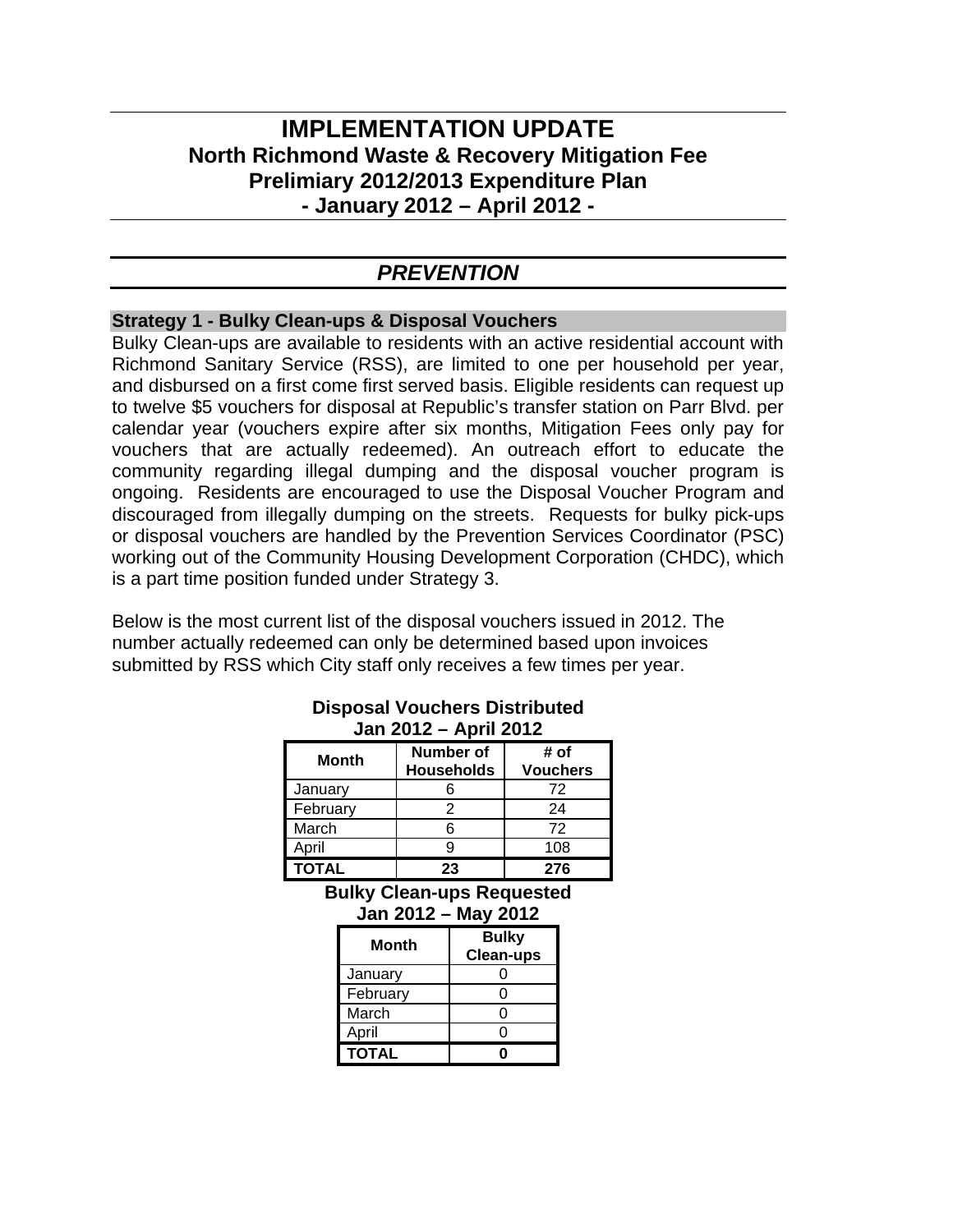## **Strategy 2 - Neighborhood Clean-ups**

No Neighborhood Clean-ups were schedule during this period (Jan – May 2012).

## **Strategy 3 – Prevention Services Coordinator**

The part-time Prevention Services Coordinator (PSC) position is housed at the Community Housing Development Corporation (CHDC) in North Richmond. Janie Holland currently serves as the PSC. The PSC receives details about dumping locations from Richmond Sanitary Service, and others, which is then input into the North Richmond Dumping Database (including date, location, type and amount of illegally dumped materials) and referred (e.g. if oversized debris in roadway then it is referred thru the City's on-line referral/reporting system, CRW) to the appropriate organization/agency. The PSC also receives information, complaints and concerns about illegal dumping from community residents either as incoming calls or walk-ins.

The table below identifies all the Illegal Dumping Occurrences for this reporting period. (majority are locations abated by the RSS Hot Spot Crew).

|              | -- - -                                     |
|--------------|--------------------------------------------|
| <b>Month</b> | <b>Occurrences</b><br>added to<br>database |
| January      | 331                                        |
| February     | 325                                        |
| March        | 273                                        |
| April        | 300                                        |
| May          | $n/a^*$                                    |
| <b>TOTAL</b> | 1229                                       |

#### **Reported Illegal Dumping Occurrences Jan 2012 – May 2012**

\*Data not available at preparation of report.

# *ABATEMENT & ENFORCEMENT*

## **Strategy 4 – City/County Pick-up from Right-of-Way**

The City of Richmond's Code Enforcement abatement team currently picks-up illegal dumping in the public right-of-way located within the unincorporated & incorporated Mitigation Fee Primary Funding Area. The purpose is to remove items not collected by the designated RSS Hot Spot Route crew. Code Enforcement responds to information/requests submitted into the City's on-line reporting/referral system (CRW) as well as by phone and tracks the materials collected. Code Enforcement is reimbursed for personnel, mileage, administrative costs, and equipment rental as needed. Reimbursement requests submitted and paid include costs for staff providing weed abatement and graffiti abatement (see Strategy 7). Code Enforcement staff does not work a set number of hours per month on illegal dumping abatement in North Richmond.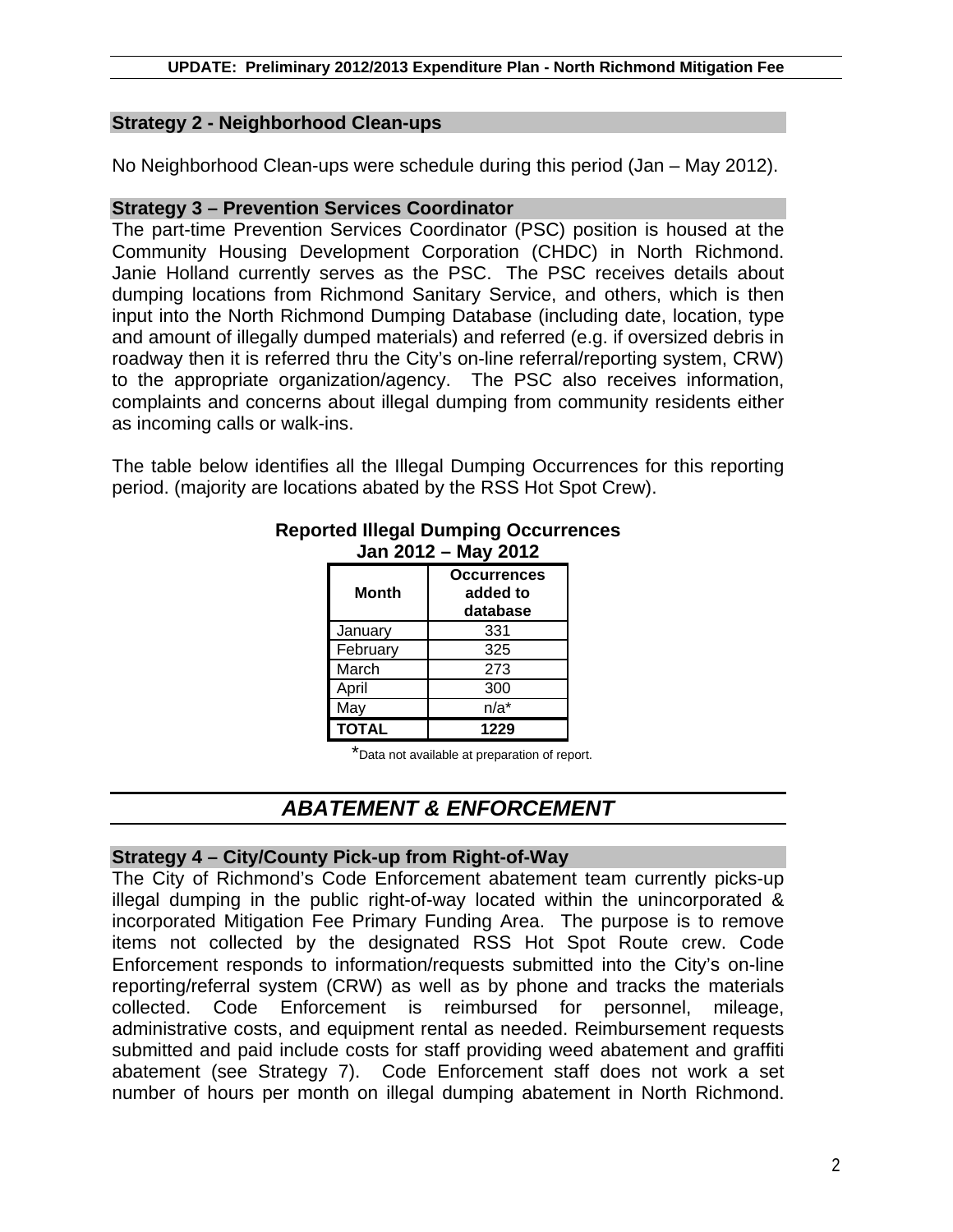The following table summarizes the illegal dumping occurrences reported/abated within the North Richmond right-of-way for this reporting period:

| <b>City Right-of-Way Trash Abatement Activities</b> |       |  |
|-----------------------------------------------------|-------|--|
| Illegally Dumped Material Removed (tons)            | 39.68 |  |
| <b>Illegal Dumping Complaints/Referrals</b>         |       |  |
| <b>Illegal Dumping Locations Abated</b>             |       |  |
| Number (#) of Days Trash Abated in the Right-of-Way |       |  |
| Number (#) of Hours Spent Abating in Right-of-Way   |       |  |

**Jan 2012 – April 2012**

## **Strategy 5 – Code Enforcement Staff - County**

Mark Alford is the County's official dedicated Code Enforcement Officer for North Richmond. The following tables summarize the results of County Code Enforcement efforts this reporting period addressing violations/cases on private property in the unincorporated area.

## **County Code Enforcement Case Statistics for Jan 2012 – April 2012**

| <b>Cases Opened   Cases Closed</b> |    | Currently<br><b>Active Cases</b> |
|------------------------------------|----|----------------------------------|
|                                    | 32 | 41                               |

### **Specific North Richmond County Code Enforcement Actions/Cases\***

| Jan 2012 - April 2012: County<br><b>Code Enforcement</b><br><b>Cases/Actions Taken</b> | # of Specific<br><b>Cases and/or</b><br><b>Actions</b> |
|----------------------------------------------------------------------------------------|--------------------------------------------------------|
| <b>Construction without Permits</b>                                                    | 15                                                     |
| <b>Vacant Unoccupied Structures</b>                                                    | 18                                                     |
| Cases on Vacant Lots (generally<br>for overgrown vegetation or illegal<br>dumping)     | $32*$                                                  |
| Cases involving Graffiti                                                               | 3                                                      |
| Notice to Comply Letters Sent                                                          | 2                                                      |
| Notice of Pending Action Letters<br>Sent                                               |                                                        |

 **\*Accounts for a majority of all Vacant Lot Code Enforcement Cases for entire unincorporated area of Contra Costa County.** 

A majority of the County Code Enforcement Cases in the North Richmond area involve overgrown vegetation on private property. The County Code Enforcement Officer continues to work with the Illegal Dumping Officer, City Code Enforcement and Contra Costa County Environmental Health staff to help facilitate effective collaboration within a comprehensive code enforcement framework to address the illegal dumping problem in the North Richmond community.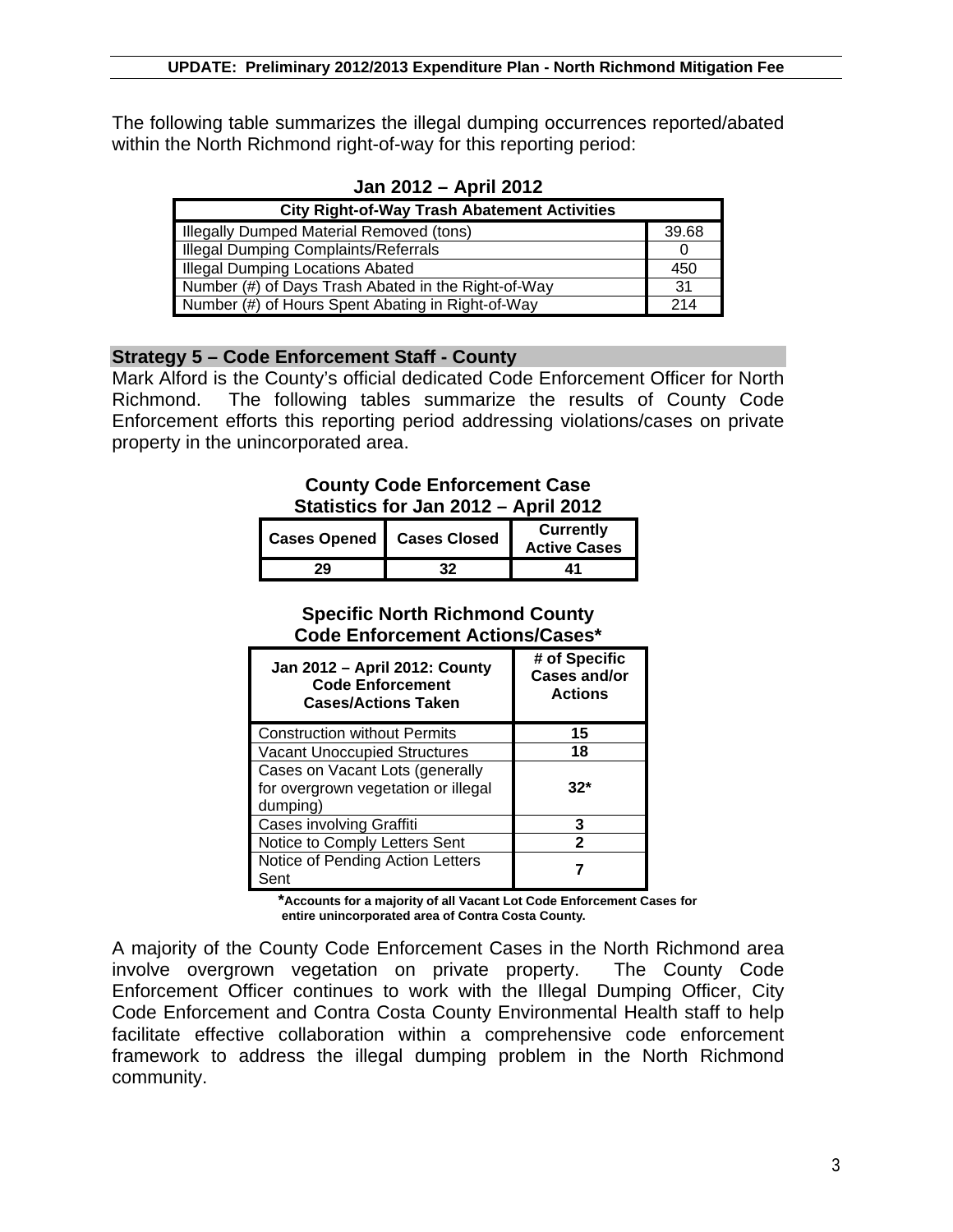## **Strategy 6 – Code Enforcement Staff - City**

The Code Enforcement responsibilities began to be handled by both the City and County (for their respective jurisdictional areas) effective August 2011, rather than having one County staff person enforce codes in the City and County portions of the Mitigation Funding Area.

The table below summarizes City Code Enforcement statistics resulting from the City staffs efforts in the North Richmond area. Below statistics include activities handled by NRMF-funded as well as City-funded code enforcement staff for this reporting period.

| City<br><b>Code Enforcement Activities</b> | <b>Jan 2012</b><br>thru<br><b>April 2012</b> |
|--------------------------------------------|----------------------------------------------|
| <b>Administrative Citation Issued</b>      | 10                                           |
| Notice of Violations Issued                | 25                                           |
| <b>Foreclosure Notifications</b>           |                                              |
| <b>Vacant Property Notices</b>             |                                              |
| Abatement Warrants Submitted to<br>Court   | з                                            |
| Vacant Lots/Properties Abated              |                                              |
| Tons of Debris Removed                     |                                              |

## **City Code Enforcement Statistics**

**\***Data not available at time stats were compiled.

## **Strategy 7 – Tagging Abatement**

Tagging Abatement is handled by the City of Richmond's Code Enforcement team. Graffiti (tagging) is abated within the public right-of-way located throughout the Primary Funding Area of North Richmond. Abatement team staff responds to requests submitted through the City's on-line complaint/referral system (known as CRW) as well as personal observations. Funding for this strategy was reallocated in July 2011 to support a part time City Code Enforcement Officer (Strategy 6). City Code Enforcement requested reimbursement for monthly personnel and mileage costs associated with removal of graffiti (tagging) through April 2012 as a part of the monthly reimbursement requests paid with funding allocated under Strategy 4.

## **Tagging Abatement Statistics**

*(funded/reported in conjunction with Strategy 4 – Pick-up from the Right-of-Way)*

| <b>Timeframe</b>                                              | # of<br><b>Locations</b><br>Graffiti<br>Removed |  |
|---------------------------------------------------------------|-------------------------------------------------|--|
| Jan 2012 - April 2012*                                        | 24                                              |  |
| *Stats for the Month of May were not available at time report |                                                 |  |

was prepared.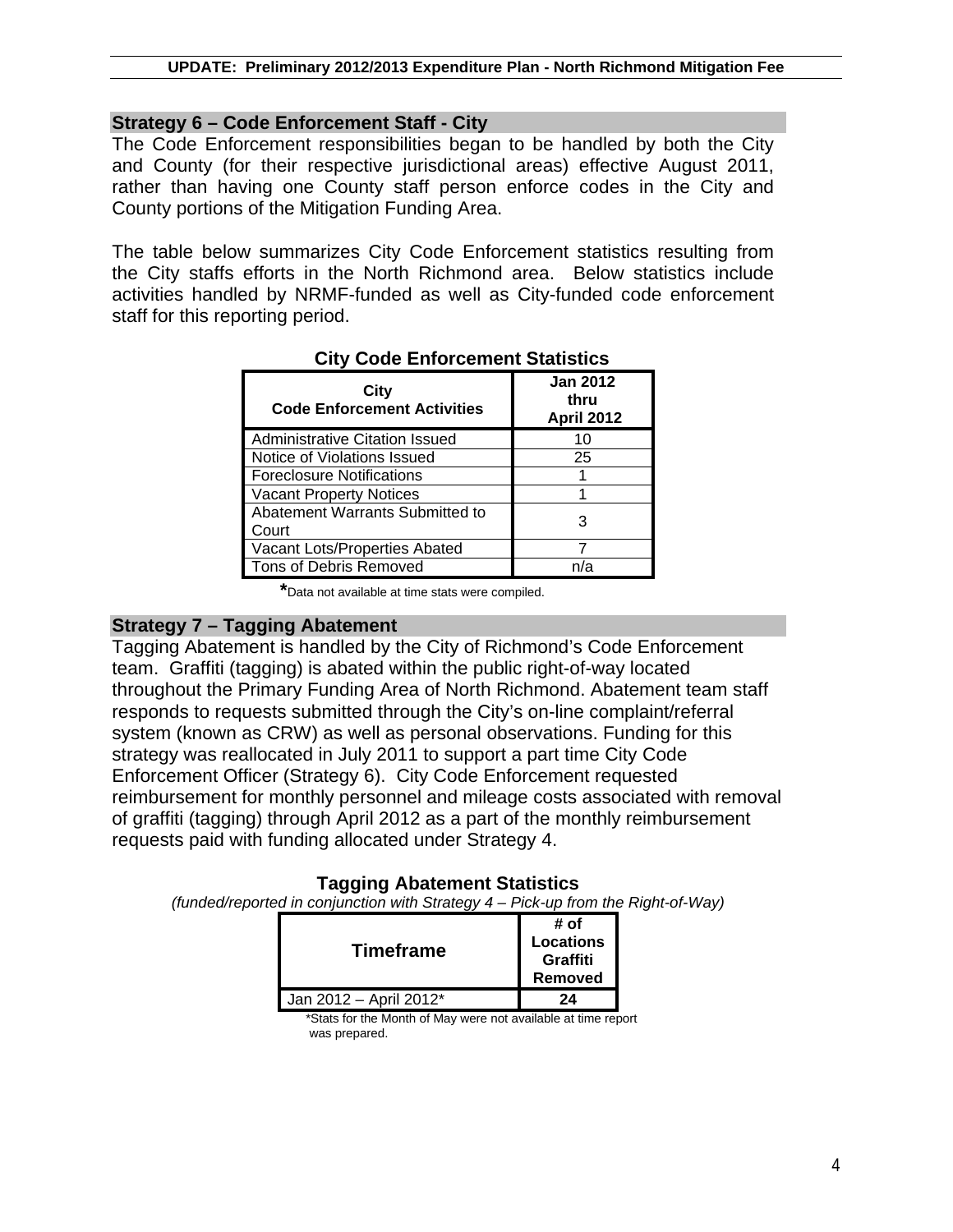### **Strategy 8 – Law Enforcement (***Investigation & Patrols***)**

Monthly Activity Logs are routinely submitted for the 5 Resident Deputies now working exclusively in North Richmond. The Deputy Logs provide various statistics including the number of reports written, citations issued (including littering and illegal dumping violations), persons arrested and various other law enforcement activities conducted by each Deputy.

In May 2011, Deputy Felipe Monroe returned to serve as the lead Deputy for illegal dumping issues in North Richmond. Deputy Monroe is continuing to work on investigating multiple cases related to illegal dumping, including a multiagency effort dealing with contaminated soil dumped on multiple properties in North Richmond. Deputy Monroe has been instrumental in helping increase utilization of Disposal Voucher funded under Strategy 1.

Law Enforcement activities for this reporting period include the following:

- Cited several subjects for illegal dumping in the area; and
- Completed Major Illegal dumping case, which is currently being reviewed by the County District Attorney's Office (see Strategy 10 – Illegal Dumping Prosecutor on reported statistics).

#### **Strategy 9 – Surveillance Camera System**

There are currently eight (8) wireless CCTV surveillance cameras located throughout the Mitigation Area. The Richmond Police Department (RPD) dispatch office has staff monitoring the City wide camera system, including these eight (8) cameras in North Richmond. Deputy Monroe (funded under Strategy 8) also has access to video captured by the eight (8) wireless cameras in North Richmond. In May 2009, the Richmond Police Department requested to temporarily swap four (4) of the NRMF funded pan-tilt-zoom adjustable cameras for four (4) of the City's fixed cameras, due to lack of utilization following Deputy Monroe's transfer. However, since Deputy Monroe's return as the lead on illegal dumping cases for the North Richmond area, a strong desire has been expressed to have the NRMF funded adjustable cameras returned, as the Richmond Police Department's fixed cameras have proven useless for his unique enforcement needs.

#### Flash Cam Update

Six (6) Flash Cams and their associated equipment were purchased in November 2011 for the amount of \$41,986.14 (staying within our approved budget – not to exceed \$44,000). In December 2011, the six (6) Flash Cams were installed in test locations throughout the unincorporated area of North Richmond to address any technical issues associated with the new equipment. Due to technical issues, one (1) Flash Cam has been returned to the manufacturer to be replaced and/or repaired. Two (2) other Flash Cams have been taken down for the City of Richmond and/or Code Enforcement to be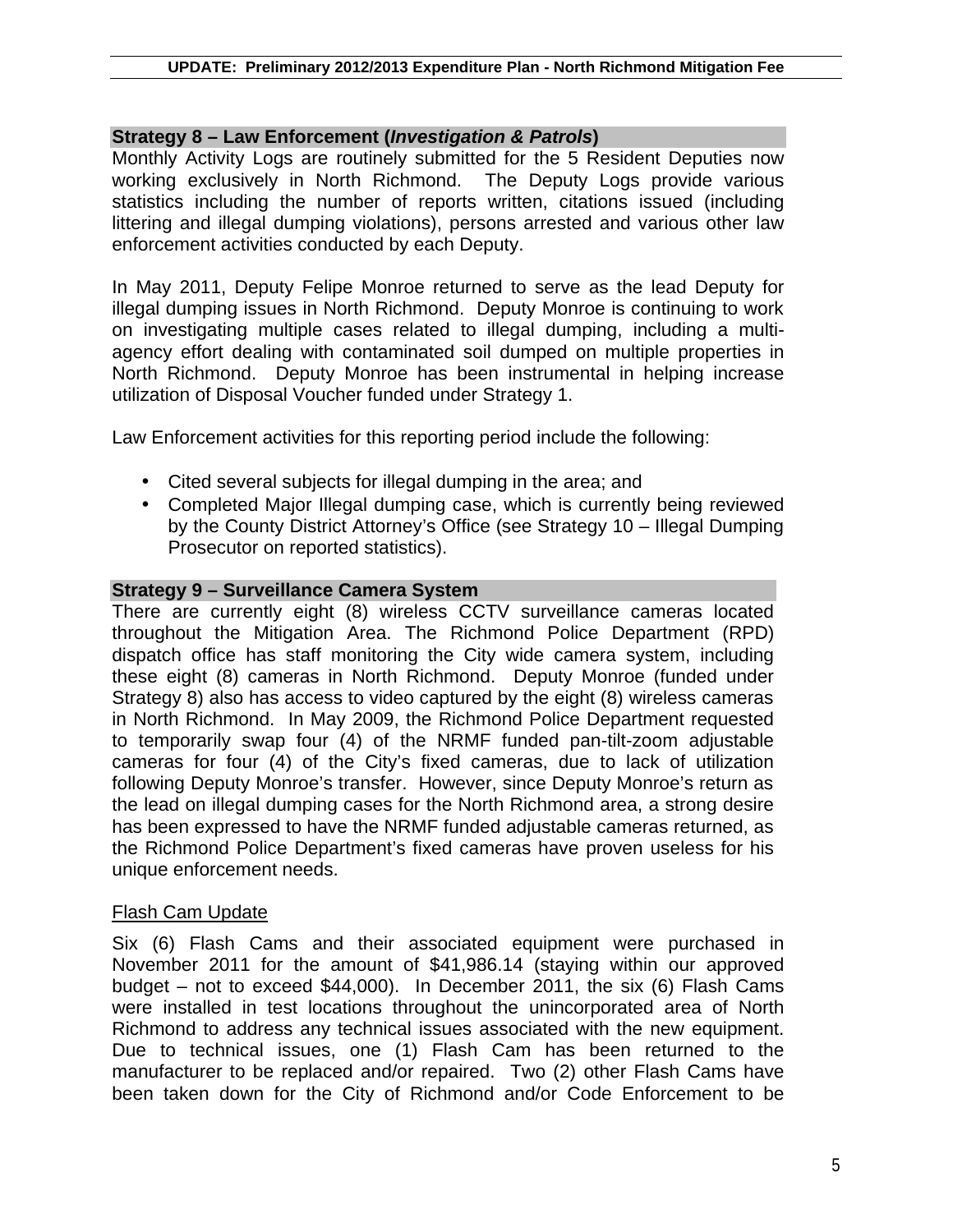installed within the incorporated area of North Richmond. Currently, there are three (3) Flash Cams up and operating, which are in the unincorporated North Richmond area.

#### **Strategy 10 – Illegal Dumping Prosecutor**

The Illegal Dumping Prosecutor works closely with the City Police Department and the North Richmond Illegal Dumping Sheriff's Deputy to discuss various strategies and important information needed to prosecute illegal dumping cases. The allocated funds cover 15% of the full-time salary for 2 years. The Illegal Dumping Prosecutor, Bruce Flynn, is currently assigned to illegal dumping in North Richmond. The table below identifies the Illegal Dumping Cases reviewed by the District Attorney's (DA's) Office for this reporting period.

| Prothot Attorney megar Paniphig                             |                            |
|-------------------------------------------------------------|----------------------------|
| <b>DA Case Type Filed</b>                                   | # of Cases<br><b>Filed</b> |
| Misdemeanor Cases Filed                                     |                            |
| Felony Cases Filed*                                         |                            |
| Cases Reviewed and Closed -<br>Due to Insufficient Evidence |                            |
| <b>TOTAL Cases Filed/Closed</b>                             |                            |

**Jan 2012 – April 2012 District Attorney Illegal Dumping Cases**

 \*Previously, one (1) ongoing felony case was filed, but reduced to four (4) misdemeanor counts, as indicated in stats.

## *COMMUNITY INVESTMENT*

#### **Strategy 11 – Parks Rehabilitation Initiative**

The Parks Division did not use North Richmond Mitigation Funding to perform work this period.

#### **Strategy 12 – Capital Improvement Projects (***Infrastructure & Creeks***)**

No funding is currently allocated for this Strategy and therefore no activities have been reported.

#### **Strategy 13 – Community Services Coordinator**

The Community Services Coordinator (CSC) Coordinator shall serve as a link between the community of North Richmond, the City of Richmond, and Contra Costa County for North Richmond Green efforts being implemented and funded under Strategies 15 and 16.

The CSC is responsible for and has accomplished the following tasks based in part on the CSC's most recent progress report:

• Community Events: The CSC helped coordinate and participated in the following community events: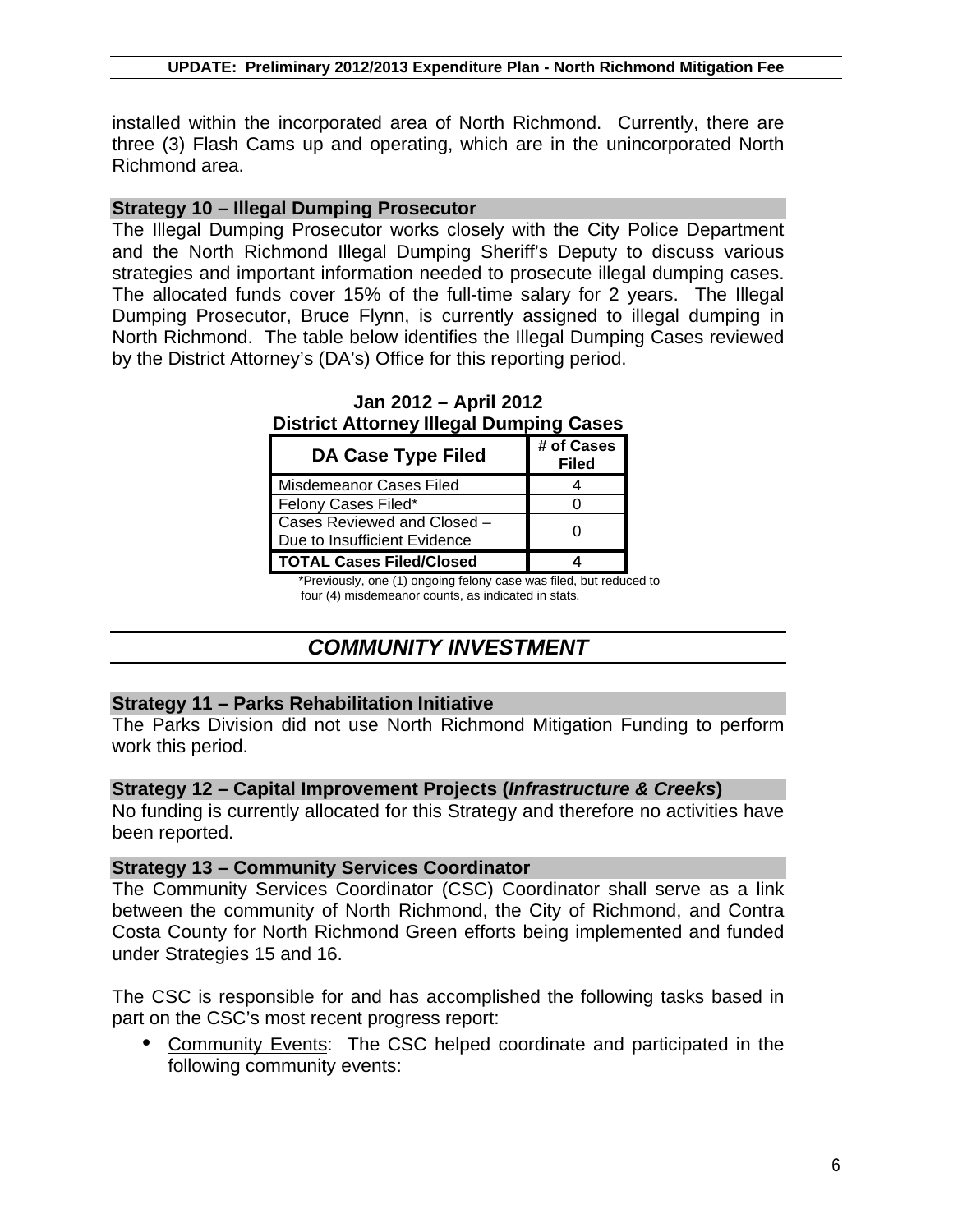- $\checkmark$  "North Richmond Green Twilight Basketball League Program Parents Meeting Event" (related to Strategy 15),
- $\checkmark$  "Community Pick-up Project Event", and
- $\checkmark$  The "Community Earth Day Event". CSC collaborated with multiple organizations, including representatives from some of the nonprofits implementing NRMF-funded Community Based Projects (Strategy 14), and agencies to plan this Event held in North Richmond on Saturday, April 21, 2012 from 9:00am-12:30pm. Local adult and children volunteers were invited to participate in a day of community service and family fun to clean-up and enhance the environment of North Richmond. Free food, music, eco activities, T-shirts, and prizes were provided/available at the event. Volunteers had the choice to assist with developing community gardens or picking up litter in target locations within North Richmond.
- Community Meetings: Organized and led monthly "North Richmond Green Meetings" to discuss related issues affecting North Richmond, to develop ideas of prevention, and to provide updates and get input on current North Richmond Green programs/events.
- Outreach Materials: Developed and coordinated distribution of outreach materials as generally described and funded under Strategy 16.

## **Strategy 14 – North Richmond Community-Based Projects**

The following table summarizes the status of each of the previously approved Community-Based Projects transferred from the 2010/2011 Expenditure Plan cycle. Most of the funding (\$175,000) and all but one of the below listed projects were approved in 2011 (see footnote for details related to the remaining project funding approved in 2010).

| Entity                                       | <b>Status Updates</b>                                                                                                                                                                               |
|----------------------------------------------|-----------------------------------------------------------------------------------------------------------------------------------------------------------------------------------------------------|
| Center for Human Development                 | Contract was issued, but has since expired. No<br>invoices/progress reports were ever submitted under this<br>contract.<br>(0% of awarded funding spent)                                            |
| Eco-Village                                  | Contract went into effect on December 12, 2011. No invoices<br>received to date. Project completion anticipated by early to<br>mid-Summer of 2012.<br>(0% of awarded funding spent to date)         |
| Golden Gate Audubon Society*                 | Contract in final stages of approval and expected to be<br>effective on or about April 19, 2012. Project completion<br>anticipated by late Summer of 2012.<br>(0% of awarded funding spent to date) |
| <b>Healing Circles of Hope</b><br>[dba MASK] | Project Completed. Progress Report attached.<br>(98% of awarded funding spent)                                                                                                                      |

## *2010/2011 Community Based Projects Transferred to 2012/13 EP*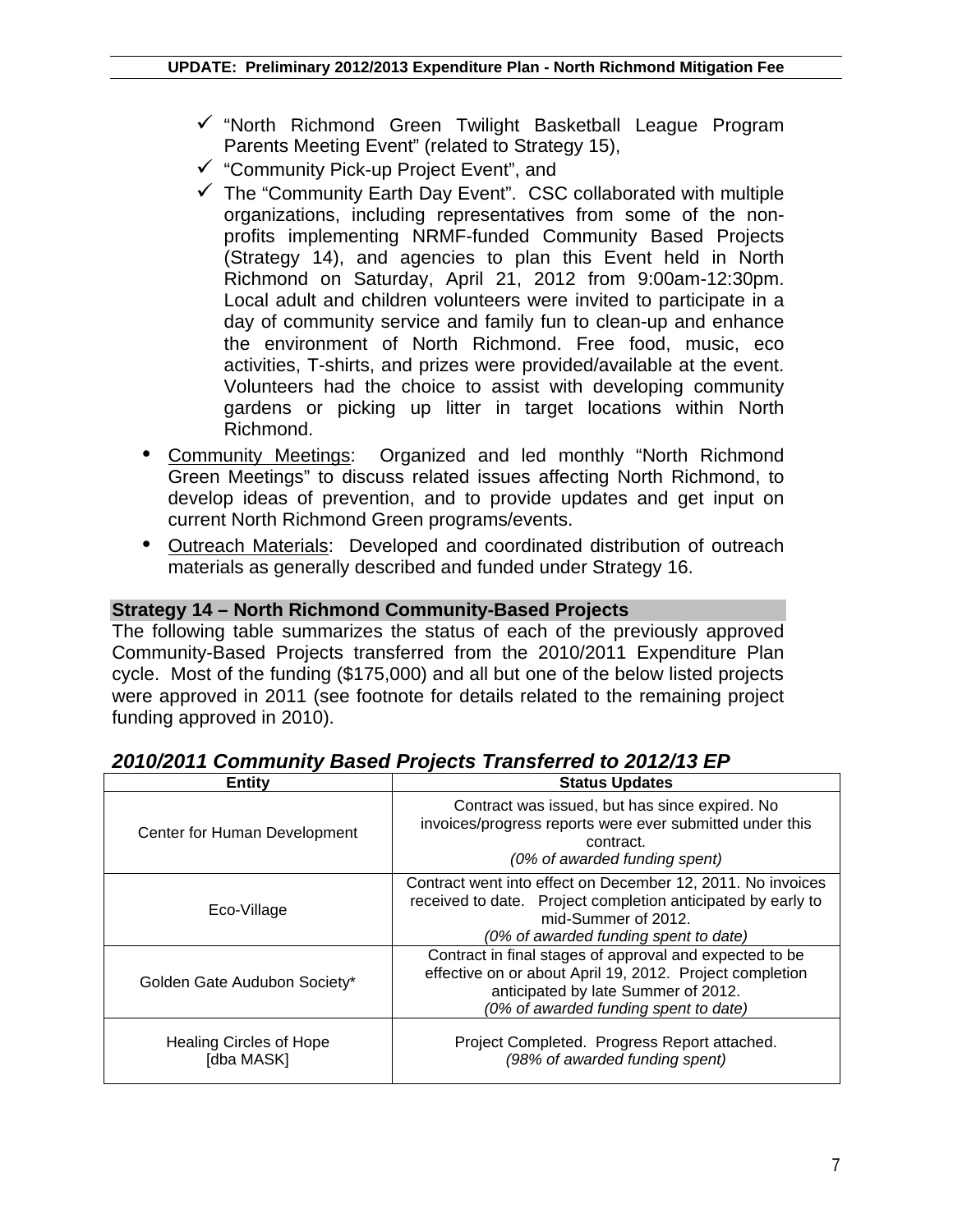| Reach Fellowship International                                           | Project Completed. Progress Report attached.<br>(100% of awarded funding spent)                                                                                                                                                                   |
|--------------------------------------------------------------------------|---------------------------------------------------------------------------------------------------------------------------------------------------------------------------------------------------------------------------------------------------|
| Social Progress Inc.                                                     | Project Completed. Progress Report attached.<br>(100% of awarded funding spent)                                                                                                                                                                   |
| Verde Partnership Garden*                                                | Contract prepared and sent to non-profit Organization for<br>signature. Project work planned to begin once contract is<br>signed by all involved entities.<br>(0% of awarded funding spent to date)                                               |
| The Watershed Project                                                    | No contract issued, due to perceived lack of interest.<br>Presumably the Organization decided that the low amount<br>awarded (\$1,240.85) was not adequate to support the<br>intended activities/effort.<br>(0% of awarded funding spent to date) |
| <b>Communities United Restoring Mother</b><br>Earth / ETC-Downtown Assoc | Project Completed. Invoices have been received/paid.<br>(99% of awarded funding spent to date)                                                                                                                                                    |
| ΤΟΤΑΙ                                                                    | \$189,600                                                                                                                                                                                                                                         |

\* Strategy 14 in the Preliminary 2012/13 Expenditure Plan includes \$14,600 in project funding allocations originally approved in 2010. This includes \$600 allocated to the Golden Gate Audubon Society which is being combined with funding awarded for their project in 2011 and the entire amount (\$14,000) allocated to the Verde Partnership Garden which was delayed due to fiscal sponsor/contracting issues.

*2012/2013 Community Based Project Funding Proposal Requests:*At the direction of the Subcommittee, as recommended by the Full Committee, and authorized by the Richmond City Council, and County Board of Supervisors, Committee staff released new revised Funding Request Guidelines and Proposal & Application on April 4, 2012, allowing non-profit entities to request funding for Community Based Projects in 2012/2013. Committee Staff received twelve (12) proposal applications, which were reviewed and scored by Committee Staff and presented to the Subcommittee on May 7, 2012. On May 7, 2012, the Subcommittee directed staff to provide a recommendation to the Full Committee at the next Committee Meeting on June 1, 2012.

#### **Strategy 15 – North Richmond Green Community Service Programs**

The CSC (Strategy 13) is responsible for implementing approved NR Green Community Service Programs, in coordination with Committee Staff. Applicable NR Green Community Service Program activities occurring or completed during this reporting period have been summarized below.

- North Richmond Youth Twilight Basketball Program
	- o Season began in January 2012 and is now over.
	- o Funding used to cover registration for five teams, stipends for five coaches, new jerseys and associated wear for registered players.
	- $\circ$  On February  $8<sup>th</sup>$  Basketball Team players, coaches and other local volunteers participated in a "Community Pick-up Project" to help clean-up three streets in North Richmond. Prior to the days pick-up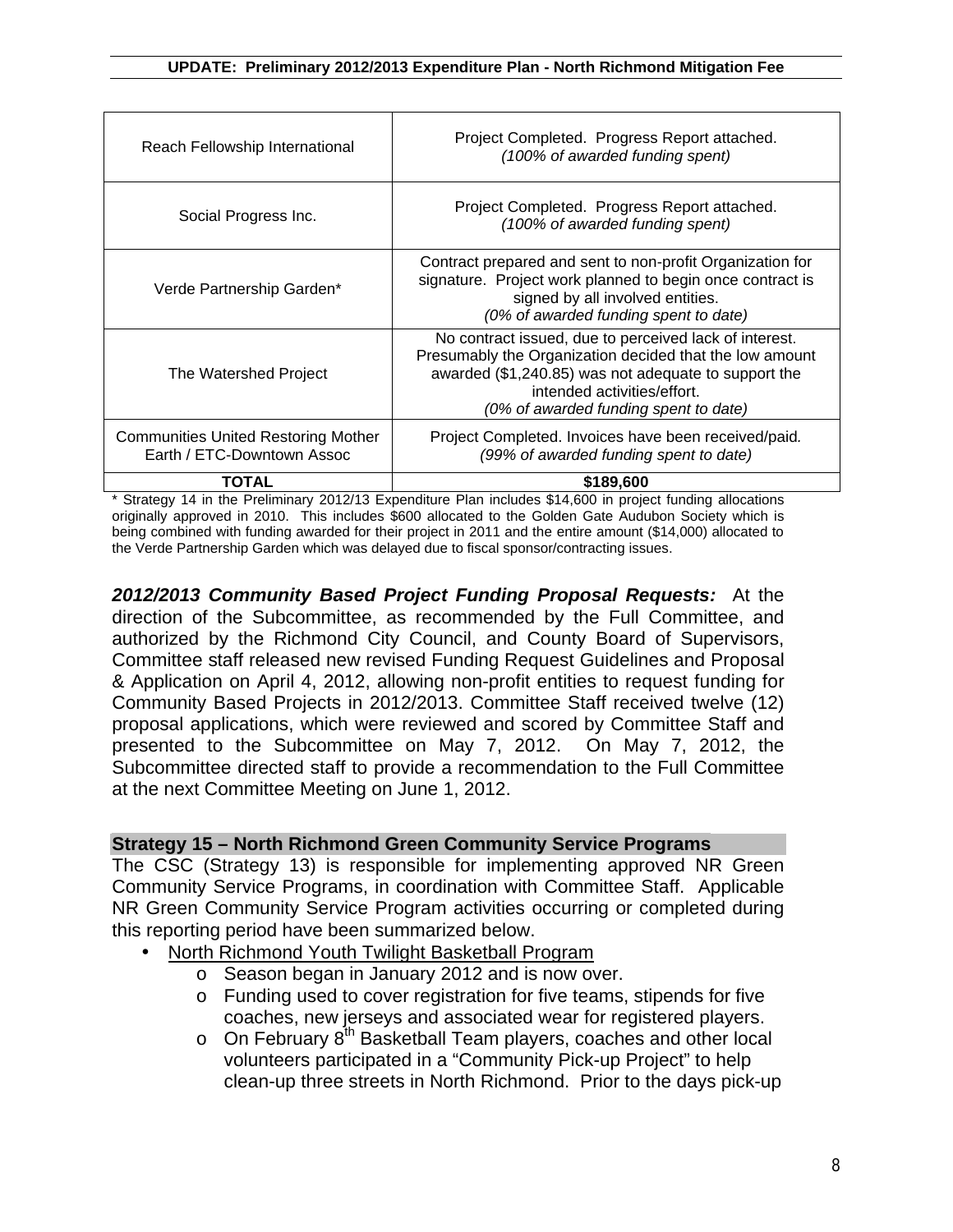activities, players were invited to a discussion at the Project Pride Community Center to learn which items were recyclable locally.

- $\circ$  Banquet/awards event held on May 15<sup>th</sup>.
- North Richmond Little League Baseball Program
	- o Season began in March 2012 and is still underway.
	- o Funding used to cover registration for six teams and the purchase of new jerseys and associated wear for 55 players.
- North Richmond Youth Eco Academy
	- o No activities associated with this NR Green program occurred this period.
- North Richmond Adult Softball Program
	- o The Male Adult Softball Team (15 players this season) are playing softball for the "Pinole League," which is a Spring/Summer League. Players of this league are planned to assist with mitigation related beautification projects to help clean-up their North Richmond Community. Currently, two (2) players on the team are also coaches for the youth players that are part of the Minor Teams for the 2012 North Richmond Green Little League Baseball/Softball Program.

## **Strategy 16 – North Richmond Green Campaign**

Outreach campaign activities that occurred during this reporting period have been grouped and summarized below based on the outreach activity types listed in the approved Expenditure Plan.

- Printing, Posting and/or Mailing Outreach Materials
	- o Printed March 2012 edition of the quarterly NRGreen Newsletter.
	- $\circ$  Printed Flyers for the April 21<sup>st</sup> Earth Day Event.
	- o Updated NRGreen.org website to include some new pictures and information provided by the Community Services Coordinator highlighting the 2<sup>nd</sup> Annual NR Green Festival and the Little League Program.
- Stipends for Distributing Outreach Materials
	- o Door-to-door distribution of the above mentioned NRGreen Newsletter.
	- o Door-to-door distribution of the above mentioned Earth Day Event Flyer.
- T-Shirts Promoting NRMF-funded Activities
	- o No NRMF-funded T-Shirts produced during this period.
- NR Green Festival
	- o Annual event did not occur during this period.
- Light Pole Banners
	- o City staff contracted with a local sign company for the production and installation of eighteen (18) large light-pole banners with various different designs on the City side of Fred Jackson Way between Vernon and Chesley Ave. in March 2011. These banners were designed by the Community Services Coordinator and she provided the artwork directly to the sign company. In April/May 2012, the CSC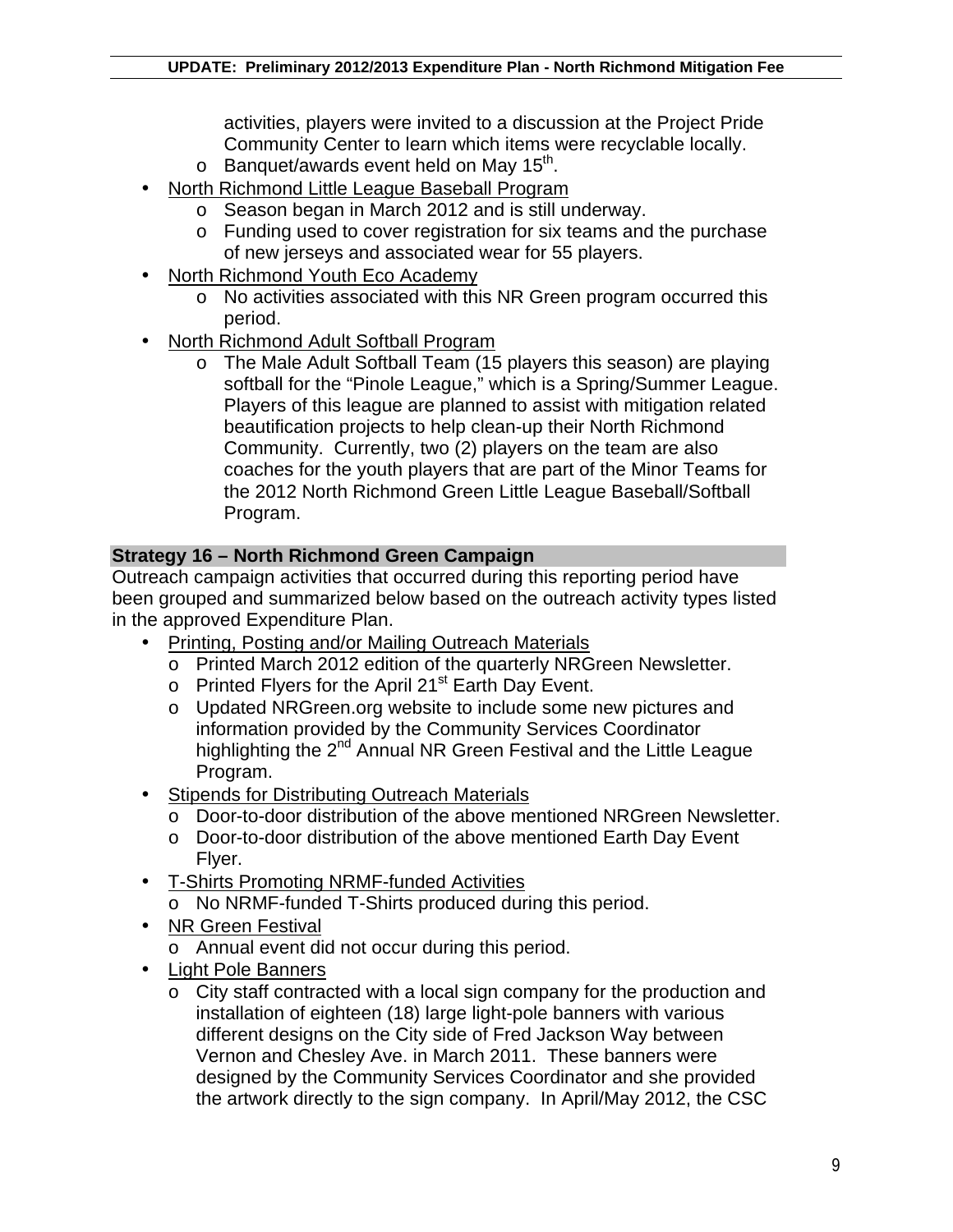advised City/County Staff that one of the banners has disappeared and the remaining seventeen (17) are faded in color and blurry. A couple of these remaining faded banners are also missing one of their two mounting brackets leaving them partially disconnected from the poles, therefore often flipped over on the poles by the wind. The CSC and others in the community feel these banners have become eyesores contributing to neighborhood blight.

- o County staff was contacted by the CSC in late 2011 regarding assistance needed to help arrange for the installation of light-pole banners on the County side. Significant staff time was involved in providing the requested implementation assistance, culminating with the successful negotiation of an alternative financial assurance mechanism for the County owned and maintained light-poles (in-lieu of the required \$15,000 performance bond) and written specifications completed in March 2012 for NHNR's use in acquiring (contracting) the needed banner production/installation services. The light-pole banner project has not progressed since that time due in part to NHNR's concerns about acquiring the needed banner project services.
- o County and City staff agree that these light-pole banner projects ended up being quite costly in both staff time and vendor expenses. Staff is therefore recommending elimination of light-pole banners from types of outreach activities to be funded under Strategy 16 to avoid using NRMF funding to pursue costly outreach effort, considering how short the light-pole banners useful life proved to be thereby "causing a major blight" which even more funding will be needed to address/remove. This change is being recommended as a part of the Amended 2012/2013 Expenditure Plan to be considered in June 2012.
- Signage
	- o No NRMF-funded Signage produced during this period.

## **Strategy 17 – Neighborhood Gardening Project –** *Lots of Crops*

Lots of Crops is a community-oriented program designed to assist in the production of healthy food and medicine/native plants to residents of North Richmond by converting vacant lots to healing garden sites over a period of time. In addition, to the Lots of Crops project is intended to provide potential volunteer/employment opportunities for residents. This project was carried over from the Third Amended 2010/2011 Expenditure Plan.

Funding (\$42,598.56) was expended for work completed in January 2012. Below is an example of the tasks that occurred during that time frame:

- o Met with different community-based organizations, residents, and other entities regarding involvement with the Lots of Crops program;
- o Discussions with private property owners regarding additional potential garden sites;
- o Received mulch for all gardens as needed;